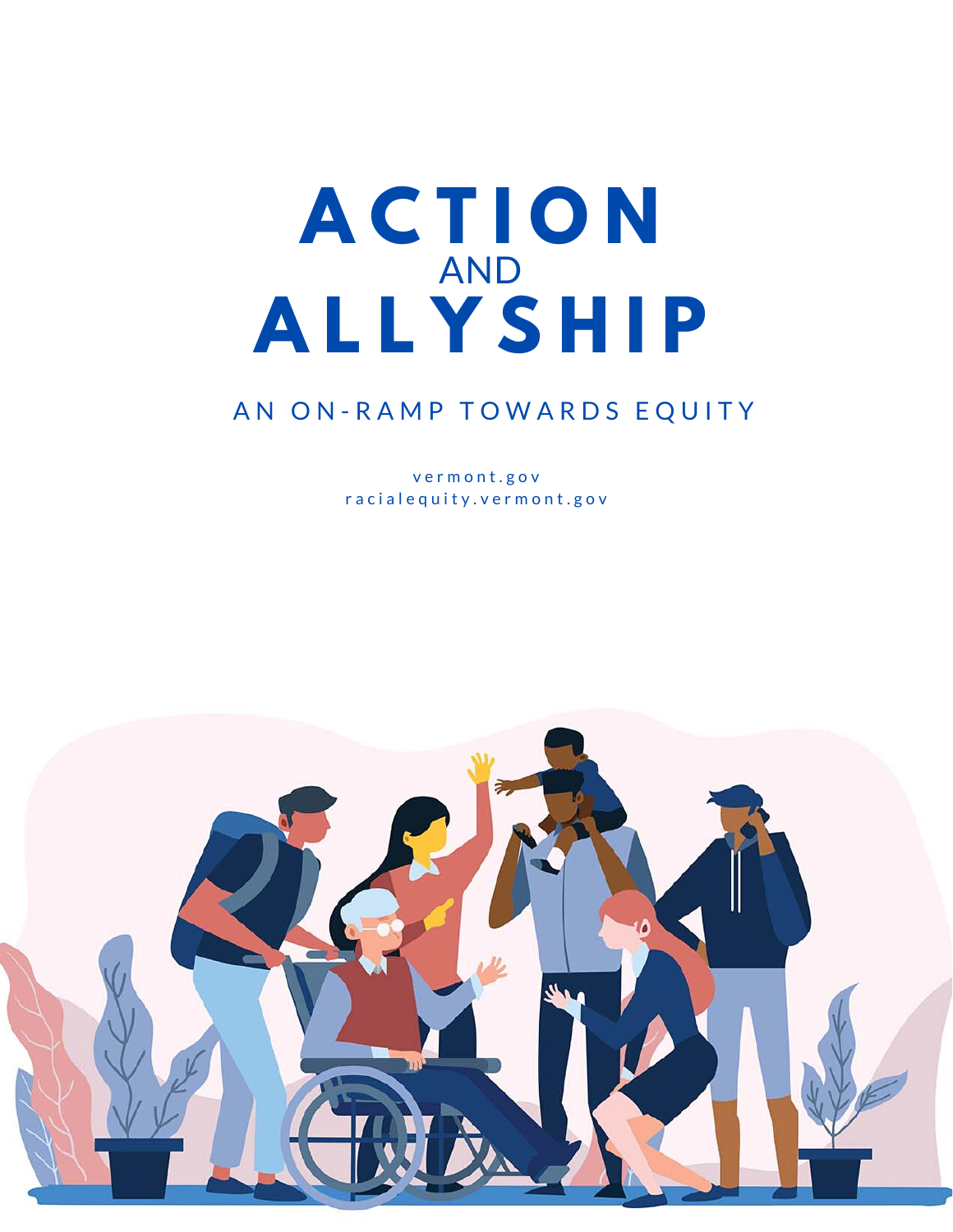

#### ACTION & ALLYSHIP

*This guide has been adapted and aggregated from public and private sources, and should be considered preliminary information for people seeking to learn about equity. Many of the concepts here that specifically discuss racial equity can be applied to equity for other historically marginalized groups, including people living with disabilities, LGBTQIA+ community, people living in poverty, religious communities, and others. Perhaps most important, equity measures often tend to benefit several of these groups at once, for several reasons: First, many people carry intersectional identities, so equity measures often touch those intersectional communities. Second, the same social, economic, and legal structures are often used to discriminate against various groups, so reforming those systems often has widespread impacts across these groups. The information contained herein is not exhaustive, and is reflective of policies that have been demonstrated to be successful in numerous jurisdictions and across political lines.* 

#### CRIMINAL JUSTICE, IMMIGRATION, LAW

Many Americans do not understand the history and complexity of the immigration system, or how heavily the U.S. relies on other countries for skilled labor, unskilled labor, materials, food, and finished and cultural products. Further, many Americans do not know the history and context of the social and political strife in other countries that was exacerbated by U.S. intervention and foreign policy, and the impact that had on modern-day immigration to the U.S. As a result, discussions about immigration tend to revolve on who is doing things "the right way" and who is not, without full understanding of the legal nuances and the complicity of Americans in the process. For example, the inexpensive goods and services Americans consume at ever-increasing rates are made possible because of loopholes or lax enforcement in labor and immigration policy—people in the U.S. benefit economically and culturally from this, but simultaneously judge their immigrant neighbors harshly for being caught in the middle.

Learn about the history of immigration law in the U.S., and how it has been manipulated to perpetuate discrimination against groups like Irish, Italian, Central and South American, Chinese, Japanese, and other ethnic groups and nationalities. Explore where your frequentlyused products come from. Look more closely at the employees of your local stores, farms, and service centers, and understand how much you rely on the labor and cultural offerings of immigrants, and how your demand fuels the system that often exploits them. Support programs aimed at supporting immigrant populations, especially undocumented populations, and remember that there are human costs and economic costs to abandoning these communities.

Body-worn cameras and dashcams have been demonstrated to help keep law enforcement accountable for their conduct (and also to protect officers).

Find out whether your local law enforcement agencies outfit all on-duty officers with bodyworn cameras and require that the cameras be turned on immediately when officers respond to a police call. If not, write to your city/town representatives and police chiefs/sheriffs.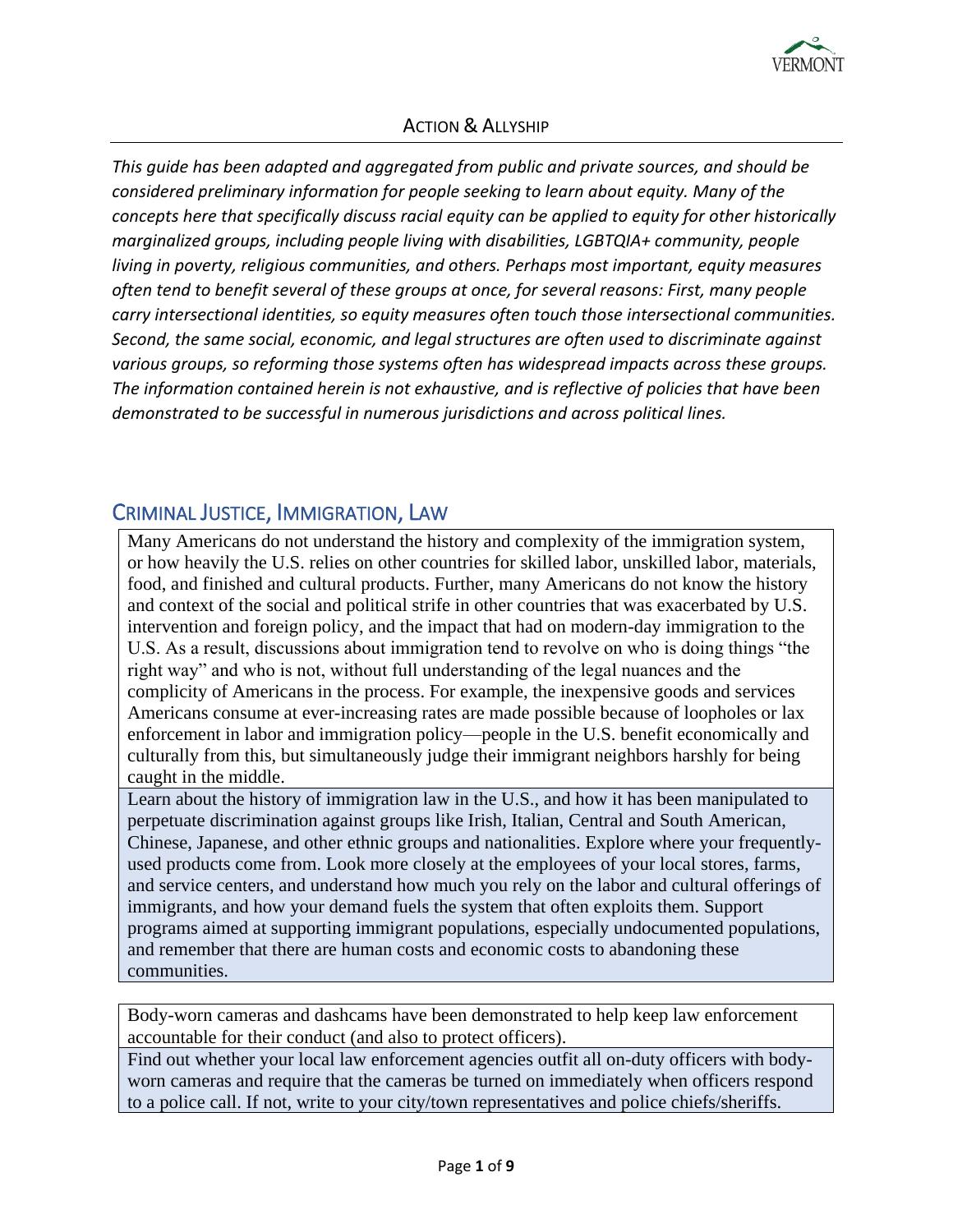

De-escalation techniques have been proven to reduce the likelihood of police use of force in fact, de-escalation techniques work in many scenarios like in relationships, in schools, in mediation/negotiation environments, and in customer service settings. To be most effective, they take regular practice.

Find out whether your city or town currently employs evidence-based police de-escalation trainings and techniques. If not, write to your city or town government representative and police chiefs/sheriffs.

Decades of research show deep disparities in incarceration and sentencing. This has shattered millions of families, and has fueled false stereotypes about criminality between racial groups. It has also impacted voting rights due to disenfranchisement laws, which further disconnect ex-offenders from society and successful reentry.

Call or write to your state and federal representatives about reducing mandatory minimum sentences for non-violent drug crimes, reducing sentences for non-violent drug crimes, passing "safety valve" law to allow judges to depart below a mandatory minimum sentence under certain conditions, and passing alternatives to incarceration.

Resources: [Families Against Mandatory Minimums \(FAMM\);](http://famm.org/) [Study](https://scholarship.law.umn.edu/cgi/viewcontent.cgi?article=1035&context=lawineq) on disparities in incarceration; another [study](https://scholarlycommons.law.northwestern.edu/cgi/viewcontent.cgi?article=6336&context=jclc)

Despite copious data showing that Black Americans and White Americans consume cannabis at similar rates, Black Americans are far more likely to be arrested and sentenced for possession than White Americans are.

Contact your state and federal representatives to advocate for changes to policy and practices to narrow the gap, and to prioritize people who have been negatively impacted by drug enforcement as participants in emerging legal markets.

People of color are already overrepresented in prisons generally, but private prisons and detention centers hold even more people of color as a proportion of their populations. Further, prisons often use inmate labor to produce goods and services at rates of cents per hour and charge inmates for basic services like telephone access, undermining the concept of fair labor and straining their already tenuous ties to their support networks.

Divest from private prisons and detention centers. Divest from prisons that use exploitative labor practices. Get your city/town, company, place or worship, etc to divest.

While it is shocking to see abuses between law enforcement and civilians, we have only witnessed a fraction of these incidents and there are many that never come to light. The advent of smartphones and other personal technology makes factfinding much easier in these cases, and often leads to more just outcomes (or perhaps less unjust outcomes).

If you can **safely** do so, film or watch public arrests, as a way to witness to any improper actions by law enforcement. This does not give you license to editorialize, narrate, sensationalize, or dramatize the situation—remember, you may be witnessing one of the worst things to happen in a person's life. The sole purpose of this action is to provide an additional set of eyes to reduce the chances of abuse or misconduct. This is not your ticket to social media clout.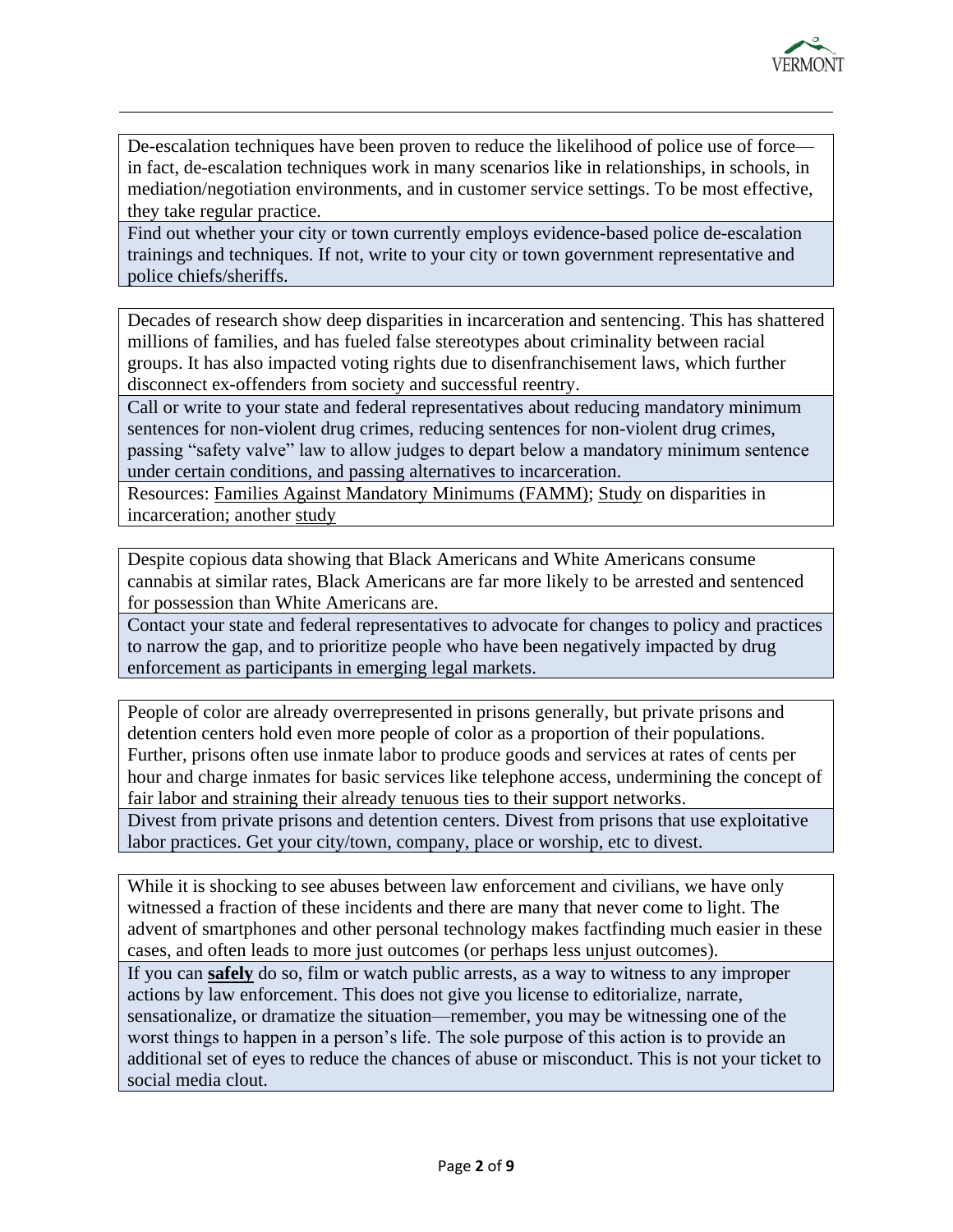

# HOUSING, ECONOMICS, EMPLOYMENT

*Where* we live is one of the biggest determinants of *how* we live. Historical segregation, lending discrimination, inequitable neighborhood investment, and property tax policy have caused the flourishing of some communities and devastation in others. By intentionally investing in areas needing opportunity, we can change this course and make life more livable no matter where you live, work, play, or learn.

Invest, build, and hire in diverse neighborhoods. Support minority-owned businesses and banking institutions. Conduct impact assessments to ensure that development projects will not have disparate impact. Advocate for equitable siting of facilities—enjoyable ones and less enjoyable ones.

Resources: on [Opportunity Zones;](https://www.policylink.org/sites/default/files/PolicyLink%20Recommendations%20for%20Opportunity%20Zones%20.pdf) read about redlining [here](https://www.washingtonpost.com/news/wonk/wp/2018/03/28/redlining-was-banned-50-years-ago-its-still-hurting-minorities-today/) and [here,](https://www.citylab.com/equity/2018/04/how-the-fair-housing-act-failed-black-homeowners/557576/) and view interactive maps [here.](https://dsl.richmond.edu/panorama/redlining/)

Many companies have recruiting channels that are predominantly white, and networking often yields more opportunity and more supportive managers for white employees than for others.

Find out your company's policy on recruitment and retention of diverse employees, and evaluate who the leadership tends to be and who tends to be excluded. Advertise and promote jobs in more places than the same ones you typically use—share your job openings with indigenous education funds, HBCUs (historically black colleges and universities), universities with diverse student bodies, and publications that reach marginalized communities.

Wage inequity exists across the nation, where people of color are not paid the same amount for the same work. Those who also are members of other marginalized groups (LGBTQIA+, women, people living with disabilities) experience even steeper gaps in income. Statistically, Latina women and Indigenous women need a Master's degree before they surpass the wages of a Caucasian man with only a high school diploma. Further, An African-American woman with a Masters degree makes \$7 less per hour on average than a Caucasian man with a Bachelor's degree.

Advocate for pay equity. If you are in a position that determines who gets hired or how much they get paid, make sure you are compensating people equitably for their work. Establish pay standards for similar roles to reduce arbitrary salary decisions, and do not use past pay history as a gauge for how much an applicant should be paid going forward (because using that as a guide will mean that people with a history of being underpaid will never be able to catch up to fair wage levels). Focus less on credentials and school reputation, and more on skills and experience. Recruit in broader circles—share your job openings with indigenous education funds, HBCUs (historically black colleges and universities), universities with diverse student bodies, and publications that reach marginalized communities.

One of the most common ways that people experience discrimination is in the workplace, either through overt or subtle discriminatory or harassing behavior. Because people depend on their jobs, many feel afraid to come forward, or they don't want to appear confrontational. As a result, many offensive behaviors like hurtful jokes, comments, personnel decisions, inequitable promotions/demotions/transfers, and other incidents go unreported and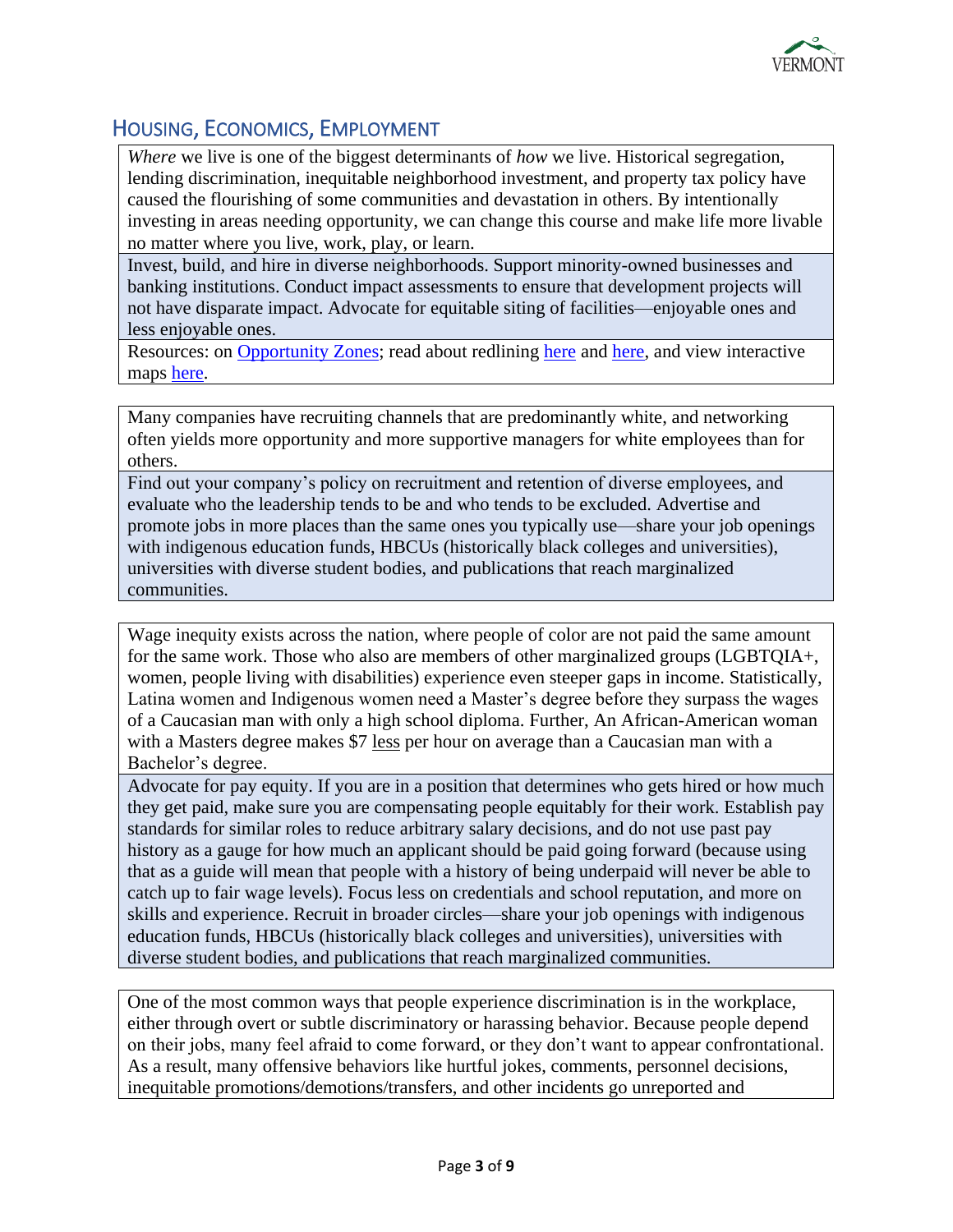

unresolved, causing people to feel defeated and leave. This contributes to high turnover of women, people of color, people living with disabilities, LGBTQIA+ employees, and others. Do not tolerate discrimination or harassment when you witness it in the workplace. Speak up about it using human resources channels, or share with a trusted supervisor. Find out what policies and trainings your employer has about discrimination and harassment, but remember: you're not going to train your way out of racism. It takes consistent reflection and decisive action to show that the workplace does not tolerate discrimination.

## ORGANIZING & CIVIC LIFE

Equity work has been happening for many, many years. As important as it is to take direct action, it's also incredibly powerful to support those who are already steeped in the work and mobilized.

Donate to organizations that engage in equity work, and join their listservs to remain connected and up-to-date on the latest developments.

Resources: your local Black Lives Matter Chapter, the [National Council for Incarcerated and](https://www.nationalcouncil.us/)  [Formerly Incarcerated](https://www.nationalcouncil.us/) Women and Girls, the [NAACP,](http://www.naacp.org/) [Southern Poverty Law Center,](https://www.splcenter.org/) [United](https://www.uncf.org/)  [Negro College Fund,](https://www.uncf.org/) [Black Youth Project 100,](http://byp100.org/) [Color of Change,](https://www.colorofchange.org/) [The Sentencing Project,](http://www.sentencingproject.org/) [Families against Mandatory Minimums,](http://famm.org/) [A New Way of Life,](http://anewwayoflife.org/) and [Dream Defenders.](http://dreamdefenders.org/)

Legislative bodies conduct a lot of research when considering a new bill, but that research does not always evaluate all the implications of the proposed policy. Equity impact assessments have been shown to reduce the number of racially disparate policies and increase fairness in policies. Most states already require fiscal and environmental impact statements for certain legislation, so the concept is familiar to them.

Contact your state and federal legislators to require racial impact statements be required for all criminal justice bills.

Resources: [Impact statements](https://www.law.uw.edu/wlr/print-edition/print-edition/vol-89/4/racial-impact-statements-considering-the-consequences-of-racial-disproportionalities-in-the-criminal-justice-system)

Historical representations of discovery, exploration, conquest, heroism, and nation-building have centered figures who openly engaged in genocide and broke countless treaties. Despite this, numerous place names and holidays still bear the names of these disgraced figures, while obscuring truly worthy figures from being acknowledged and celebrated.

Know what indigenous land you're living on by looking at [this map](https://native-land.ca/) and research the groups that occupied that land before you did. Find out what local activism those groups are doing and consider donating your money or time to those efforts. Contact your local representative to replace Columbus Day with Indigenous People's Day like [these cities](http://time.com/4968067/indigenous-peoples-day-columbus-day-cities/) did. Review the street and landmark names in your town to understand whose history we are celebrating and whose we are omitting.

#### THINKING, SPEAKING, AND LIVING EQUITY

Many people assume that the work of teaching white people about racism and privilege falls on the shoulders of people of color. It is not the job of an oppressed person to help their oppressors see the injustice of the system created by the oppressor. It is the responsibility of those who enjoy unearned privilege to help their peers understand and undo the unjust systems that privilege them.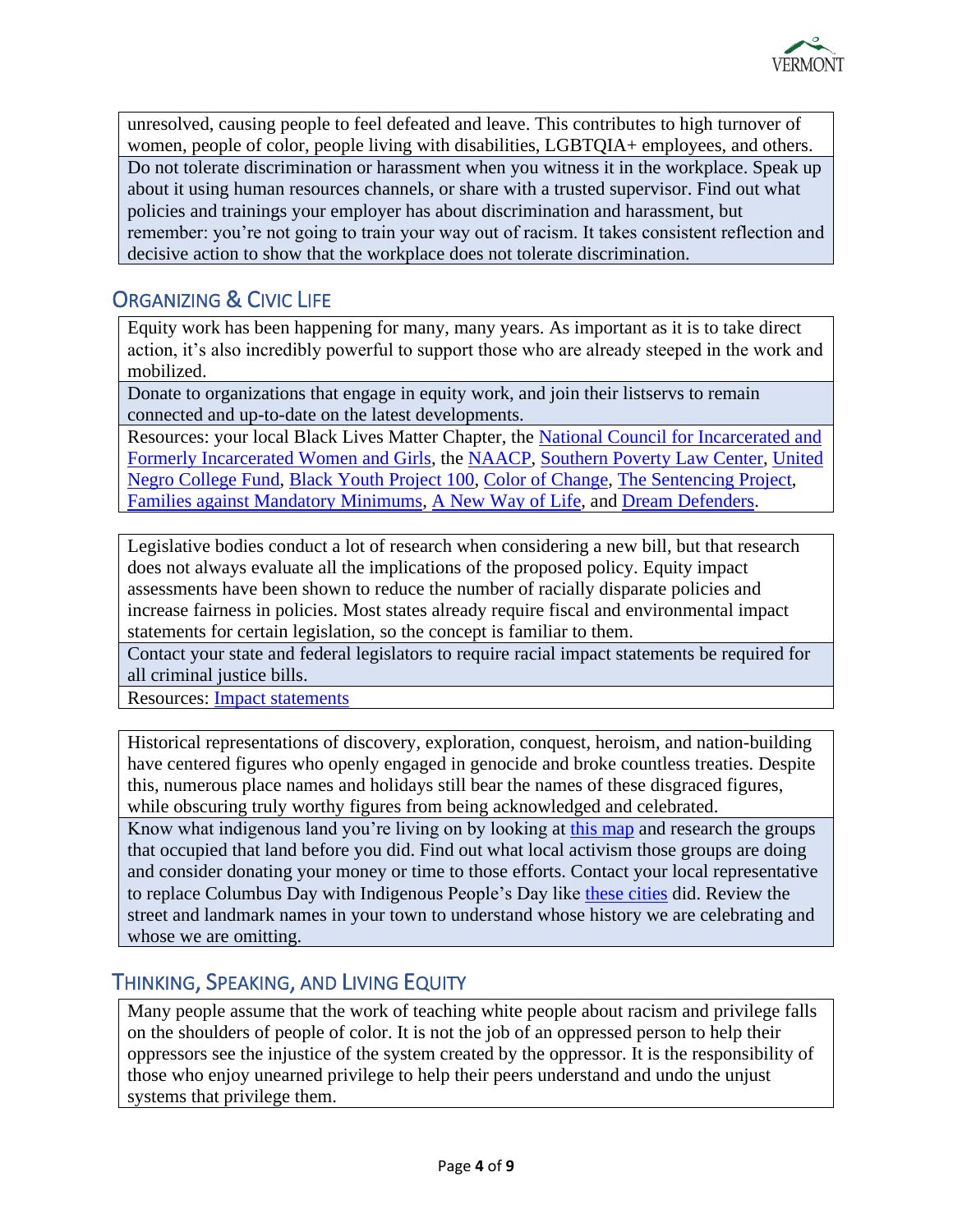

Talk to the members of your community who aren't clearly upset by structural inequity. Share your own journey of how you came to understand there was a problem, and offer assistance to help them educate themselves on the issues.

Often, white communities get caught up in the question of "Are we racist?" or "Am I racist?" This is ineffective because many people pacify themselves by arriving at the conclusion that they are not racist or that an act was not racist, and moving on without meaningful change or further introspection.

Instead of reflecting on these sorts of questions, ask yourself instead "How much racism is in play in this situation/location/community?" This allows you to acknowledge that racism isn't cut-and-dry, and that it exists to varying degrees in many of our lives, and that it isn't enough simply to be "not racist"—we must actively combat racism when we see it.

One of the challenges of social and political movements is the unfair association of fringe groups with mainstream, peaceful movements. This phenomenon exists across the political spectrum.

Correct people when they incorrectly label groups like Black Lives Matter as violent/terrorist groups. Explain to them that there are fringe groups that are being misrepresented as part of peaceful movements.

Our main way of receiving information about race relations in the U.S. and abroad is through journalism, which is often a important lens into communities and legal systems. However, journalists are people too, and they also can fall prey to biased reporting and biased thinking. As you consume media reporting, evaluate it critically. Ask yourself whether multiple perspectives are being represented, whether the reporting uses loaded or coded language ("thug," "rough neighborhood,"), what kinds of images are used to represent people (generic images of a non-relevant Chinatown, tokenized cultural images), how other sources are reporting the same story, whether there is video of an incident that was captured from another angle, etc.

Resources: This [article;](http://www.huffingtonpost.com/van-jones/black-people-loot-food-wh_b_6614.html) another [here;](http://www.huffingtonpost.com/2014/08/14/media-black-victims_n_5673291.html) another [article](https://www.cjr.org/criticism/opioid-crisis-photos.php?link)

Dialogue is important to understand what others are experiencing, yet we often surround ourselves with people who look, think, speak, consume, and live like we do. In times of trauma or mourning for communities of color, are you asking your acquaintances of color to perform emotional labor for you, like giving you presentations about race, explaining and reliving their trauma to you for your consumption, doing the work of educating you about inequity? Are you asking people of color to perform these sorts of tasks with the expectation that you don't need to pay them for their work/time? As you organize equity efforts, are you centering yourself, or deferring to people of color?

Listen without ego and defensiveness when hearing discussions about race, and privilege. Don't be silent about that racist joke—silence is support, and remember, it's better to ask how much racism was in play rather than asking whether it was racist or not. Understand what reparations really means before deciding whether you support it. Seek out a diverse group of friends for yourself (but avoid tokenizing them—remember, friends are not collectibles. They provide support and meaningful connection, and deserve the same in return). In times of trauma or mourning for communities of color, engage your acquaintances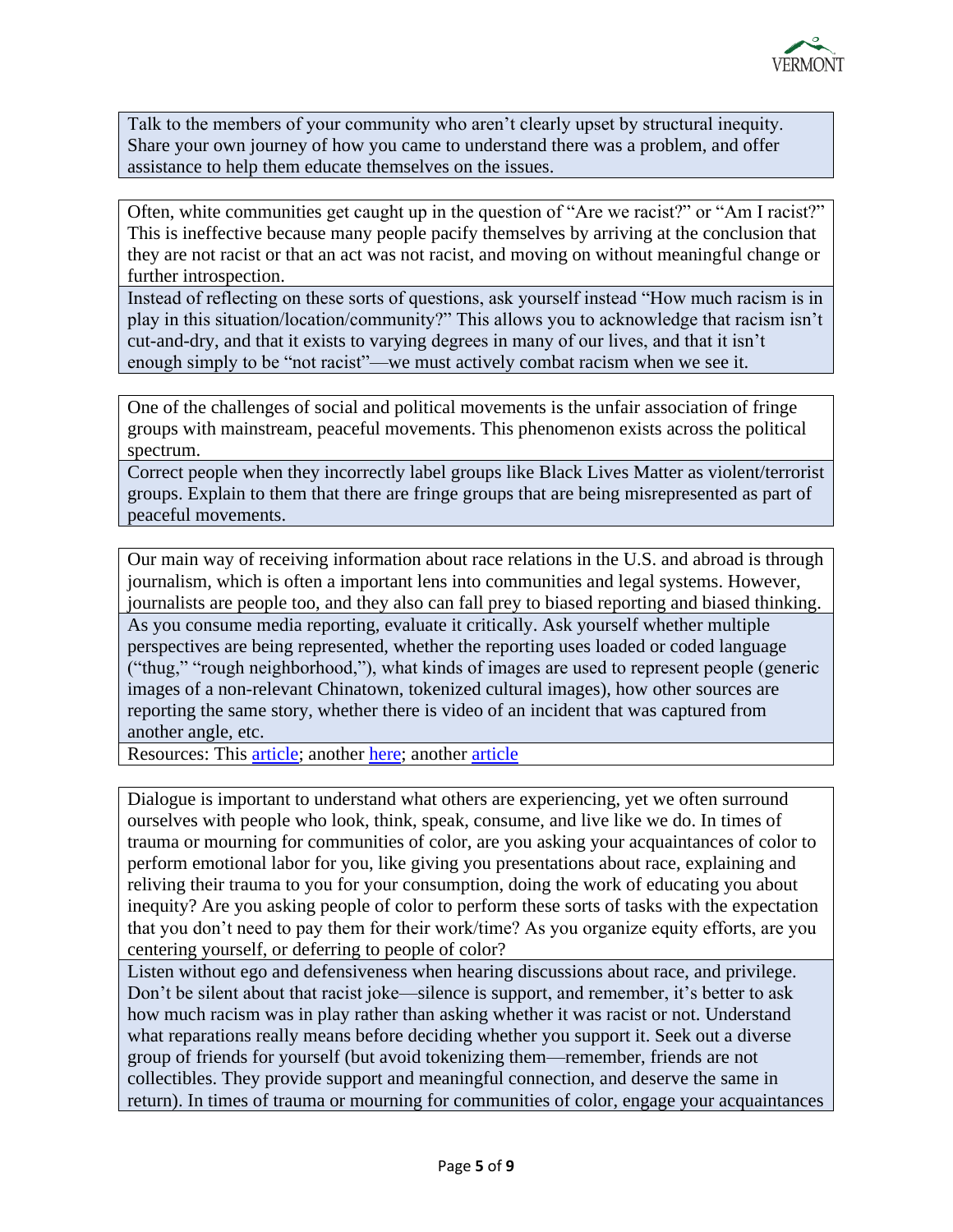

of color, but do so in a way that provides support to them instead of asking them to support you in your journey to understanding inequity.

More and more stories of people of color encountering racism are being documented and shared through social media — whether it's at a hotel, with the police, in a coffee shop, at a school, etc. Often, a white person calls police for some minor reason or disagreement, and the results are often deadly.

Most importantly, do not weaponize the government against people who are often harmed by government actors. If you have a disagreement, handle it with maturity. Set the right example for people around you. When you see such a post, call the organization, company, or institution involved to tell them how upset you are. Encourage others to do so as well. Resources: [Baratunde Thursdon on deconstructing headlines](https://www.ted.com/talks/baratunde_thurston_how_to_deconstruct_racism_one_headline_at_a_time?language=en)

## EDUCATION & ENGAGING WITH YOUTH

Representation is important, yet many educational materials and academic role models are centered around whiteness and westernness. This sends a clear message to children that some professions and fields of study are not for everyone, and it socializes them to believe in arbitrary and false assumptions about intelligence and ability.

If you or someone you know is an educator, buy them books that feature people of color as protagonists and heroes, no matter the racial make-up of the class. Consider purchasing educational toys that feature diverse characters. Watch and share this [video](https://www.youtube.com/watch?v=z7ihNLEDiuM) of Neil deGrasse Tyson speaking about his experience as a black student telling people he wanted to be a scientist and astrophysicist.

Resources: [List](https://www.npr.org/sections/ed/2014/06/05/318539208/a-diverse-summerreading-list-for-kids) of diverse reading; another [list](https://americanindiansinchildrensliterature.blogspot.com/2018/12/aicls-best-books-of-2018.html)

Representation is important—children grow up seeing the composition of the authority figures around them and internalizing that composition as a standard. If all they see is maleidentified people in leadership, or white people in academia and people of color in support staff roles, they are being delivered an inequitable and harmful view of their professional possibilities. Further, they exist in an educational environment that is limited in its perspectives and cultural exposure.

Take note of the racial composition of faculty at your local schools, and advocate for diversifying the educator workforce. Again, don't tokenize them—this is not an exercise in feeling better about yourself, it is a proven practice that improves education for all children and creates a richer workplace for school staff.

Resources: [Vermont-DEW;](https://www.newenglandssc.org/states/vermont/) [podcast episode](http://revisionisthistory.com/episodes/13-miss-buchanans-period-of-adjustment)

Many American children lack substantial knowledge of the systemic reasons behind racial inequity in this country. This is dangerous, because children grow up believing that "that's just the way things are" instead of recognizing that most inequity is by design. Many parents and educators neglect this education because they think children will feel bad, or be unpatriotic, but the harm in hiding the truth is that children will not see the urgency and context for betterment.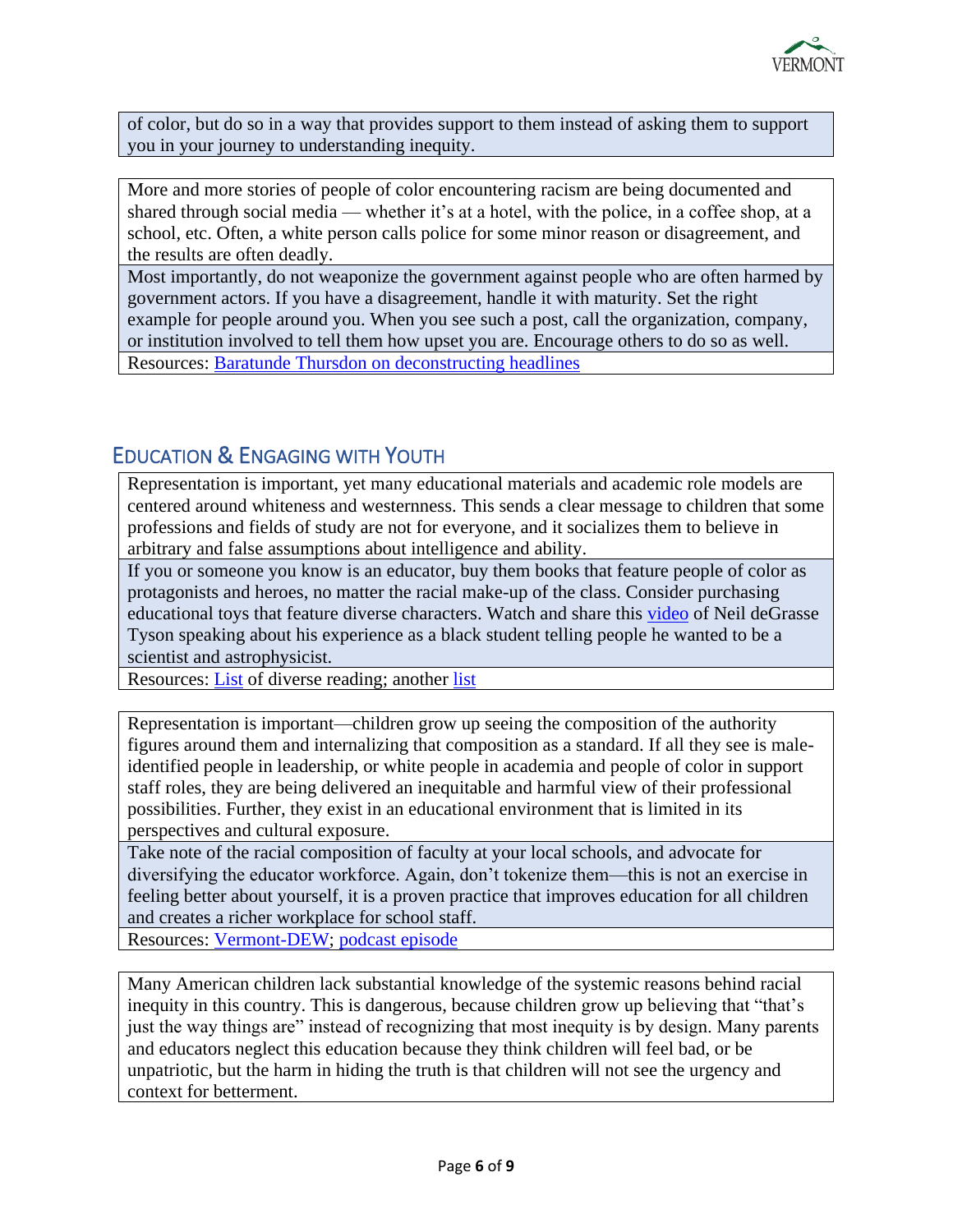

Be honest with children about history, both at home and in the classroom. Find out how Indigenous contact, the Trail of Tears, slavery, the Civil War, immigration, Chinese exclusion, Japanese internment camps, post-Civil War convict leasing, and the Jim Crow era are being taught in your local school. Call for history to be taught accurately and truthfully. Call for the inclusion of authors, historians, and historical figures of color. If you don't know the full story about these topics, educate yourself too.

Resources: [Teaching for Change;](http://www.teachingforchange.org/) [The National Association for Multicultural Education.](https://nameorg.org/)

Representation is important—white children can look at nearly any book, movie, t.v. show, music video, or advertisement and see themselves represented in a wide range of professions, emotions, personalities, adventures, and nuanced situations. Children of color are exposed to these same stimuli, and they internalize the messaging that their stories are not worth telling, and that when they are featured, it is often as a token character (spiritual healers, martial artists, scientists, "warlords," gang members, domestic workers, people living in poverty). Audit the media your children are exposed to. Do their books and movies omit people of color? Do they rely on harmful stereotypes? Who are the heroes, who are the villains, and who are the victims?

Resources: "Scan children's book and media for racism & sexism," from the "Anti-Bias Curriculum: Tools For Empowering Young Children" by Louise Derman-Sparks and the A.B.C. Task Force

Many white Americans still claim that it's "not their fault" they exhibit racial bias because they don't interact with people of color. While it is true that many rural places in America lack the diversity for many white Americans to have rich and varied relationships with people of color, there are often opportunities to engage with diverse communities, including other students and families at your child's school, or those who live in different geographic areas who may have shared interests such as a sport or hobby.

Help your child establish a diverse group of friends. Be supportive in helping your child maintain those friendships, which includes facilitating in-person play dates and new experiences. It is important to avoid tokenizing your child's friends—remember, friends are not collectibles. They provide support and meaningful connection, and deserve the same in return).

Resources:

Many schools express a general desire to make their student bodies and teaching staffs more diverse, but do not take concrete steps to do so. This impacts recruitment and retention efforts, because prospective students and educators often seek learning environments or work environments where they feel welcomed, accepted, safe, supported, and where they see advancement paths for themselves.

Find out what DEI (diversity, equity, inclusion) policies your local schools and universities have in place, especially the public universities supported by your tax dollars.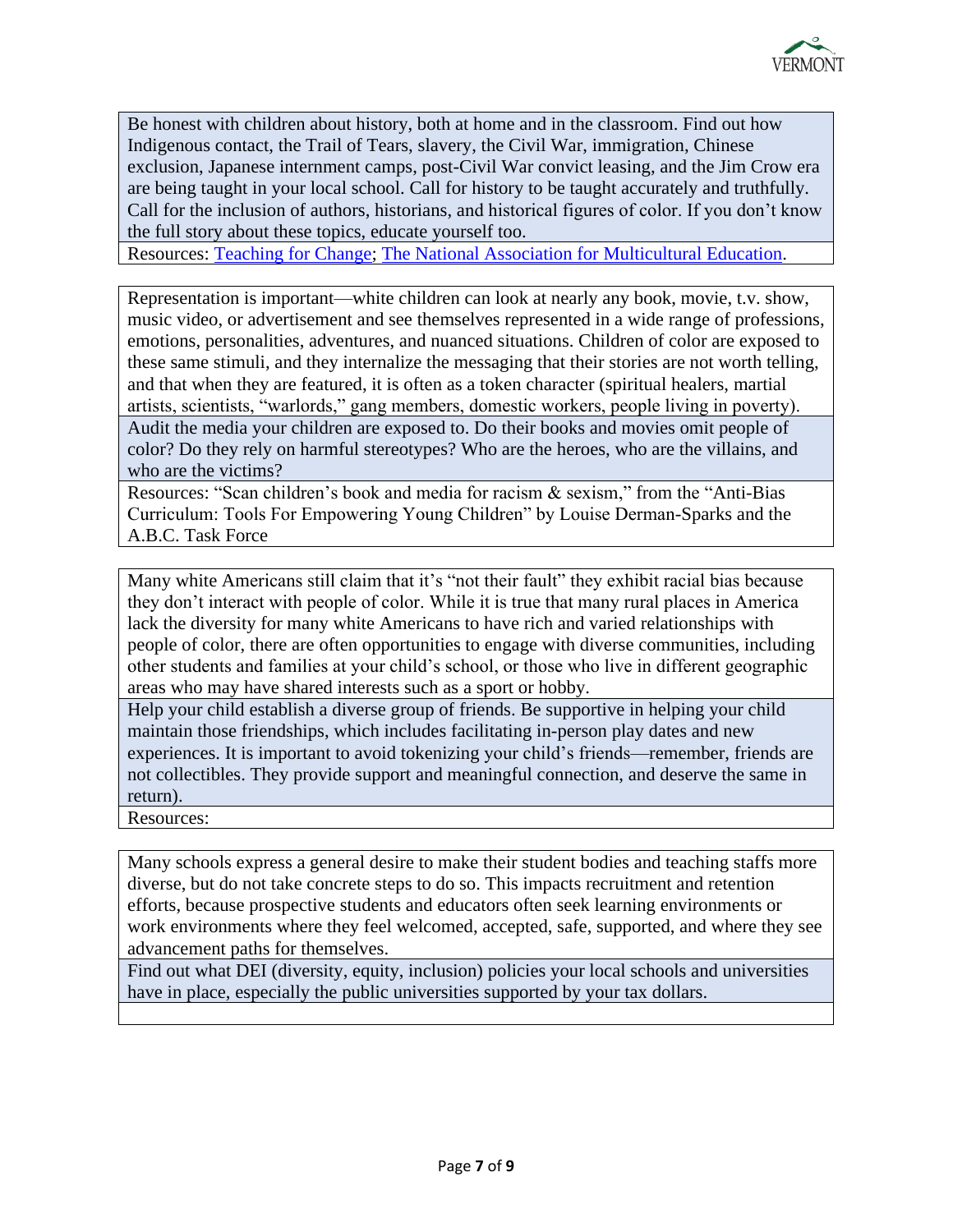

#### SUGGESTED MEDIA

The following items are recommended as a way to learn more about equity, but consuming these media is not a replacement for concrete actions that you can take to advance equity and support marginalized people. Note that some of these items may contain sensitive content—please use discretion.

| <b>TOPIC</b>                                       | <b>TITLE</b>                                          | <b>FORMAT</b>        |
|----------------------------------------------------|-------------------------------------------------------|----------------------|
| <b>Critical Race</b><br>Theory & White<br>Allyship | "White Fragility" by Robin Diangelo                   | <b>Book</b>          |
|                                                    | "How to be an Anti-Racist" by Dr. Ibram X. Kendi      | <b>Book</b>          |
|                                                    | "Americanah" by Chimamanda Ngozi Adichie              | <b>Book</b>          |
|                                                    | "So You Want to Talk About Race" by Ijeoma Oluo       | <b>Book</b>          |
|                                                    | "The Invisible Knapsack" by Peggy McIntosh            | Thought /            |
|                                                    |                                                       | Discussion           |
|                                                    |                                                       | Activity             |
|                                                    | "The Death and Life of Marsha P. Johnson"             | Film                 |
| Indigenous                                         | "The Western Abenakis of Vermont, 1600-1800:          | <b>Book</b>          |
|                                                    | War, Migration, and the Survival of an Indian People" |                      |
|                                                    | by Colin Calloway                                     |                      |
| History &                                          | "The Voice of the Dawn: An Autohistory of the         | <b>Book</b>          |
| Culture                                            | Abenaki Nation" by Frederick Matthew Wiseman          |                      |
|                                                    | "An Indigenous Peoples' History of the United States" |                      |
|                                                    | by Roxanne Dunbar-Ortiz                               | <b>Book</b>          |
| Culture /                                          | <b>Rough Translation</b>                              | Podcast              |
| International                                      |                                                       |                      |
|                                                    | "Evicted" by Matthew Desmond                          | <b>Book</b>          |
| Housing $&$                                        | "The Color of Law"                                    | <b>Book</b>          |
| Segregation                                        | "A 'Forgotten History' Of How The U.S. Government     | Podcase episode      |
|                                                    | <b>Segregated America"</b>                            |                      |
| Criminal Justice                                   | "The New Jim Crow" by Michelle Alexander              | <b>Book</b>          |
|                                                    | "Caught" by Marie Gottschalk                          | <b>Book</b>          |
|                                                    | "The House I Live In"                                 | Film                 |
| Civil Rights<br>Movement                           | "March" series by John Lewis                          | Comic /              |
|                                                    |                                                       | <b>Graphic Novel</b> |
|                                                    | Selma                                                 | Film                 |
| Historical<br>Figures                              | "Hidden Figures"                                      | Film                 |
|                                                    | "Loving"                                              | Film                 |
|                                                    | "The Fight in the Fields: Cesar Chavez and the        | Film                 |
|                                                    | Farmworkers' Struggle"                                |                      |
|                                                    | "The Legacy Of Civil Rights Leader Fred Korematsu"    | Podcast episode      |
| Slavery $&$ its<br>Economic<br>Legacy              | 13th                                                  | Film                 |
|                                                    | Roots                                                 | Film                 |
|                                                    | 12 Years a Slave                                      | Film                 |
|                                                    | "The Case for Reparations" by Ta-Nehisi Coates        | Article              |
| U.S. History                                       | "The 1619 Project" by Nikole Hannah-Jones             | Web series           |
|                                                    | "A People's History of the United States" by Howard   | <b>Book</b>          |
|                                                    | Zinn                                                  |                      |